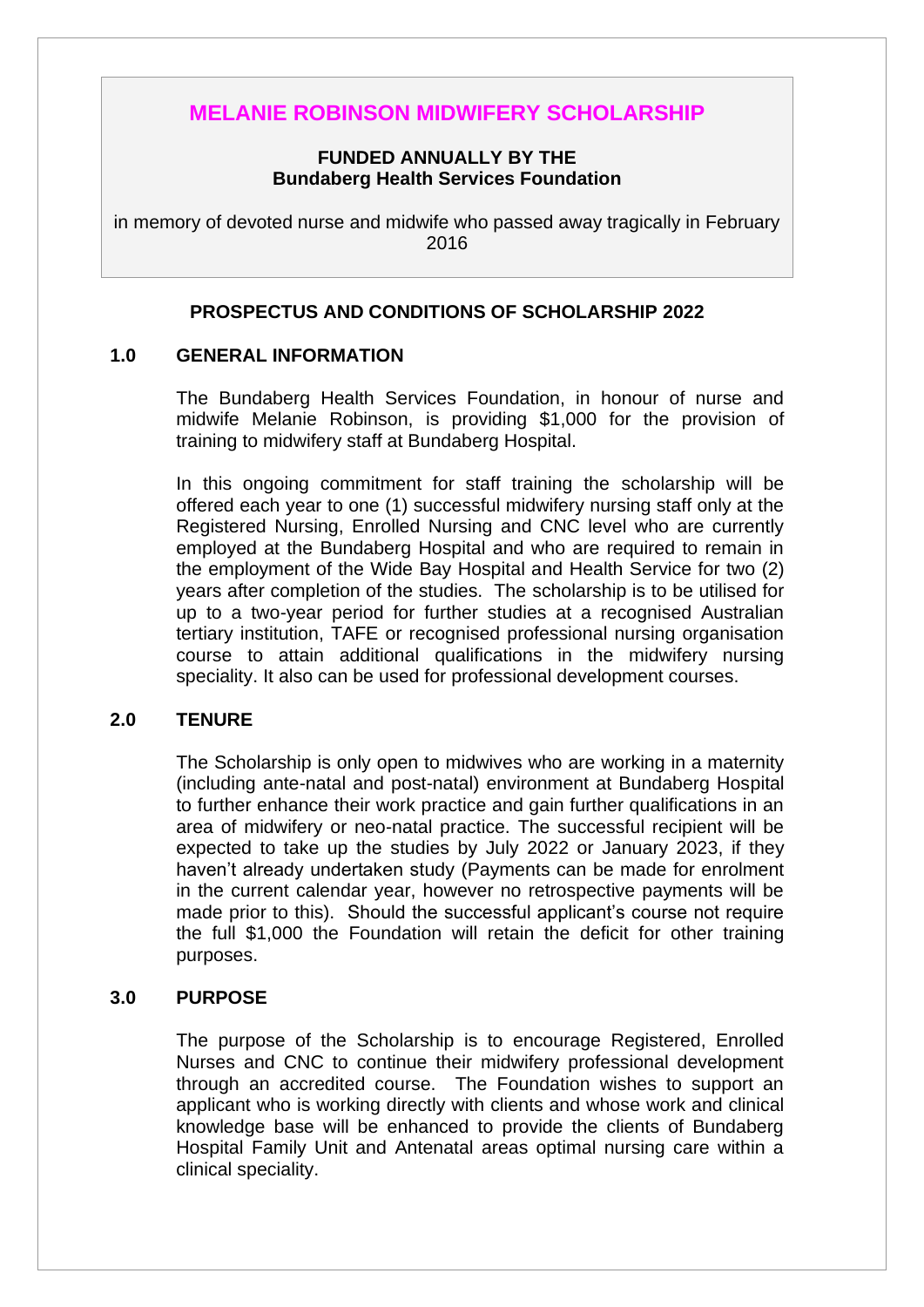# **4.0 THE SCHOLARSHIP**

The Scholarship will contribute substantially towards the tuition, books and charges related to appropriate continual professional nursing studies.

- The selection committee's decision is final, and no correspondence will be entered into with applicants.
- **EXECT** The Bundaberg Health Services Foundation reserves the right to not present a Scholarship if, in their judgement, the applicants do not meet the criteria.
- The Scholarship is personal to the awardees and cannot therefore either be transferred to another, or cashed in, in the event of inability to continue the training for any reason.
- **EXECUTE:** All applicants will be advised in writing of the outcome of their application.
- Successful applicants offered a Scholarship, will receive a scholarship offer package by post which includes:
	- a letter of offer
	- □ terms and obligations of the Scholarship
	- an acceptance offer form to be signed and returned to the Bundaberg Health Services Foundation Manager to demonstrate agreement with the terms and obligations of the Scholarship.
- The successful applicant will be required to notify the Manager of the Bundaberg Health Services Foundation in writing, and within fourteen (14) days, of any variation to the Continuing Professional Development program for which funding has been awarded.
- The applicant will be required to participate in promotional material or media opportunities to raise awareness about the Melanie Robinson Midwifery Scholarship and attend the Nursing Scholarship Presentation.
- Payment will be made directly to the successful applicant on documented evidence from the relevant institution of enrolment and costs involved. Funding will not be provided for:
	- **p** overseas study
	- purchase of equipment (e.g., computers or software)
	- **decay** loss of income or wages
	- *u* internet fees or phone calls
	- no retrospective payments will be made
- The scholarship will be up to two years and is subject to the scholar's satisfactory progress. The successful applicant will be expected to submit a copy of their semester results for the duration of the Scholarship to the Manager of the Bundaberg Health Services Foundation. They will also be required to remain in the employment of the Wide Bay Hospital and Health Service for two (2) years after completion of the Scholarship.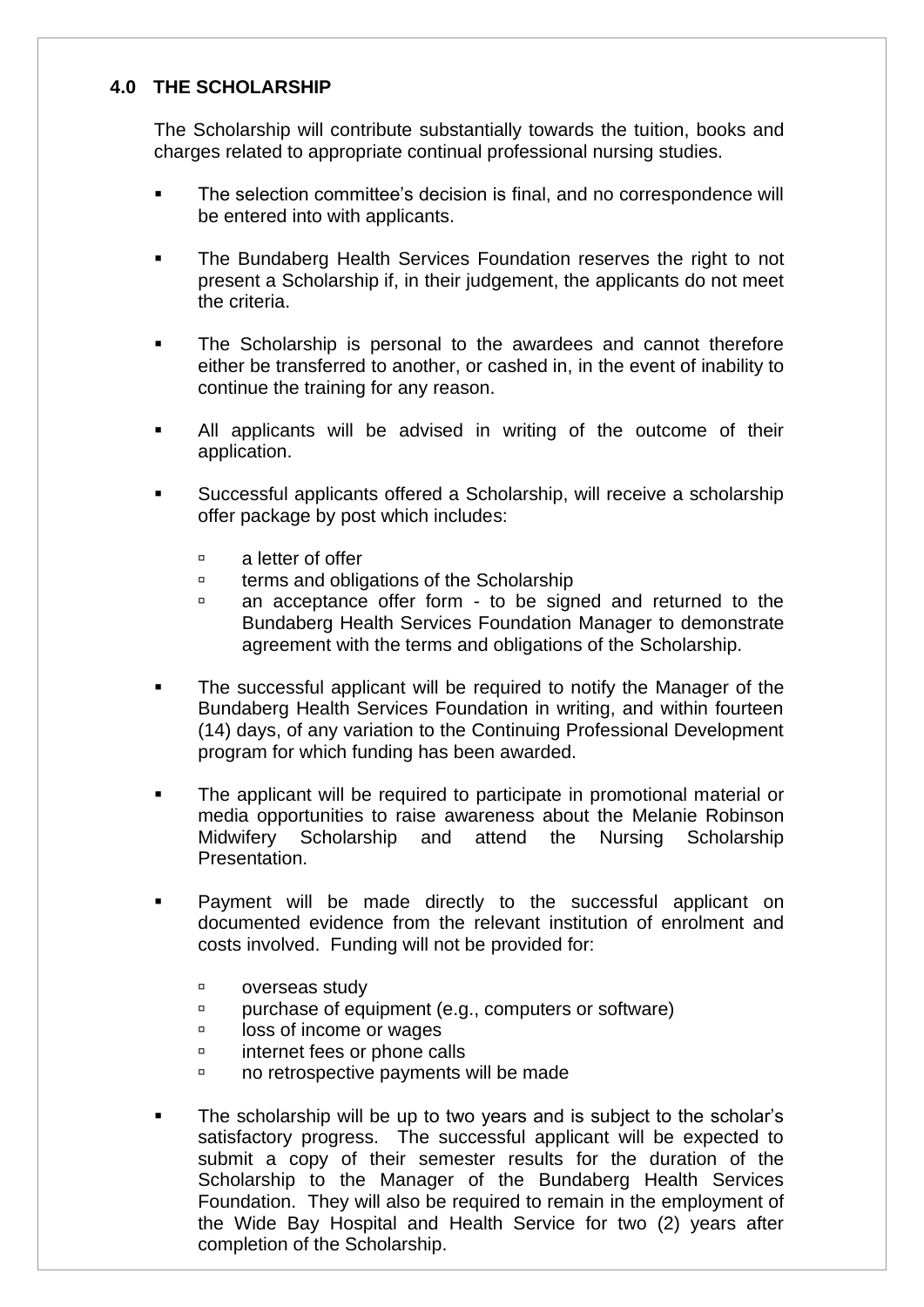# **5.0 SELECTION**

The scholarship will be awarded on merit by a selection committee appointed by the Bundaberg Health Services Foundation to the person who best meets the qualifications and criteria set out below:

- Registered Nurse, or an Enrolled Nurse, or a Clinical Nurse Consultant.
- Permanent Employee in the Wide Bay Hospital and Health Service and a commitment to continue working at the Wide Bay Hospital and Health Service for two (2) years after completion of the Scholarship.
- Provision of an up-to-date Curriculum Vitae.
- Support letter from current line Manager.
- Evidence of relevant professional development activities over the past five years that demonstrate their commitment to their own professional development.
- Proposed continuing professional development program including start and completion date.
- Demonstrated relationship between the proposed Continuing Professional Development Program and the current area of clinical practice, which will benefit clients with the Wide Bay Hospital and Health Service.
- Proposed budget for the Continuing Professional Development Program including registration or course fees, travel (i.e. real costs of fuel/fares), accommodation (excluding meals) and text books.

## **6.0 TERMINATION OF THE SCHOLARSHIP**

The Bundaberg Health Services Foundation may terminate a Scholarship if:

- a) The study is not being carried out with competence and diligence; or if satisfactory progress is not being made; or if required reporting on the studies is not occurring.
- b) The applicant causes the study or the studies to continue past the twoyear time frame.
- c) The applicant terminates their employment with Wide Bay Hospital and Health Service.

Upon the termination, monies already paid to the successful applicant not duly expended or committed shall be returned.

# **7.0 APPLICATION**

Applicants must complete the attached application form and attach the following documentation

- Evidence of being a permanent Employee in the Wide Bay Hospital and Health Service and your current position.
- Provision of an up-to-date Curriculum Vitae.
- Two professional referees (one of whom is your current line manager relevant to your studies and a WBHHS employee.)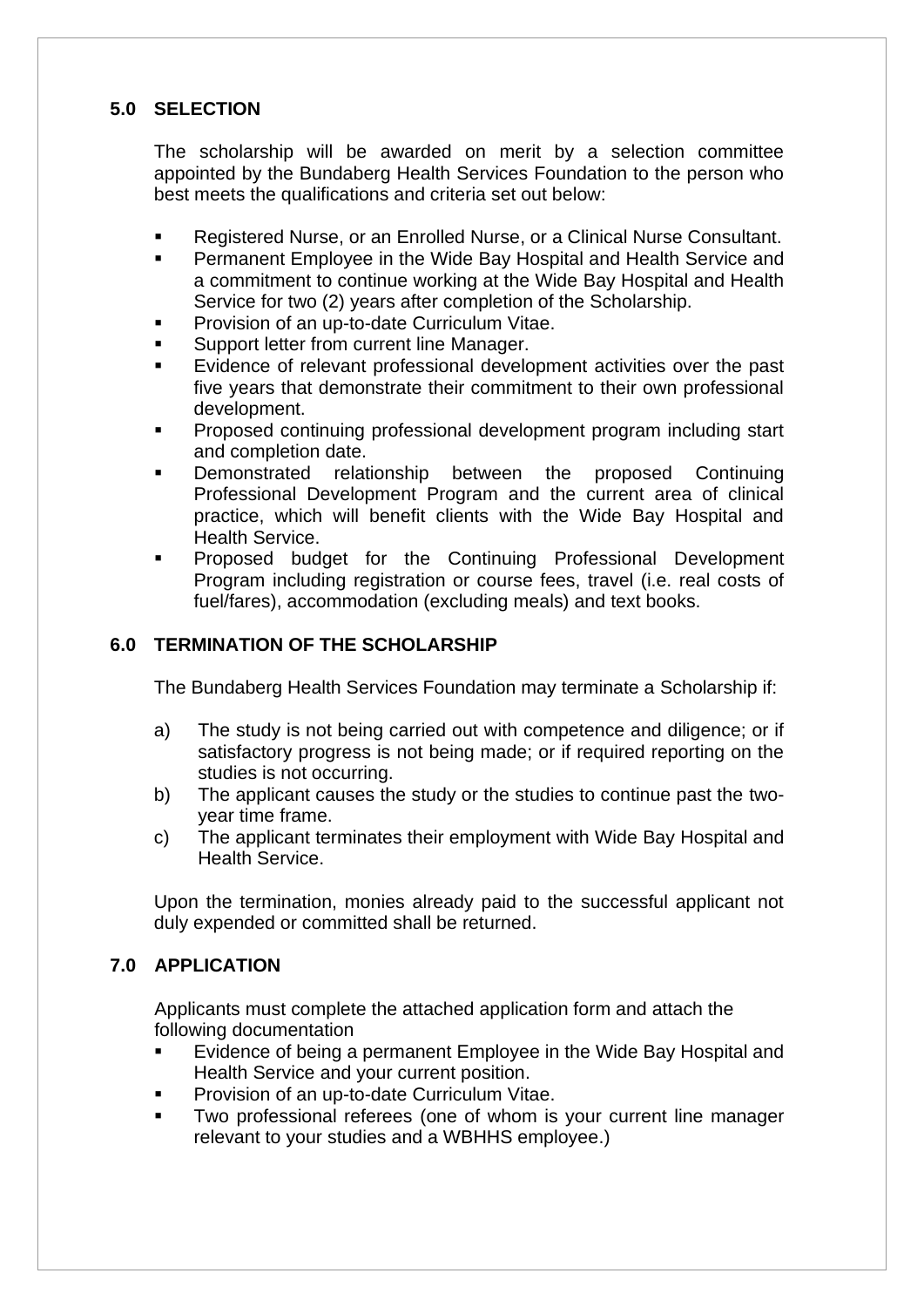# **Please forward your completed application to:**

The Manager Bundaberg Health Services Foundation PO Box 588 or bhs-foundation@health.qld.gov.au Bundaberg Qld 4670

Or hand deliver to the Foundation office (D129) in the old nurses building opposite Infection Control.

If you require further information or assistance, please contact the Foundation Manager 4150 2863 or Email bhs-foundation@health.qld.gov.au

# **APPLICATIONS MUST ARRIVE BEFORE 3pm 28th April, 2022**

# **LATE APPLICATIONS WILL NOT BE ACCEPTED.**